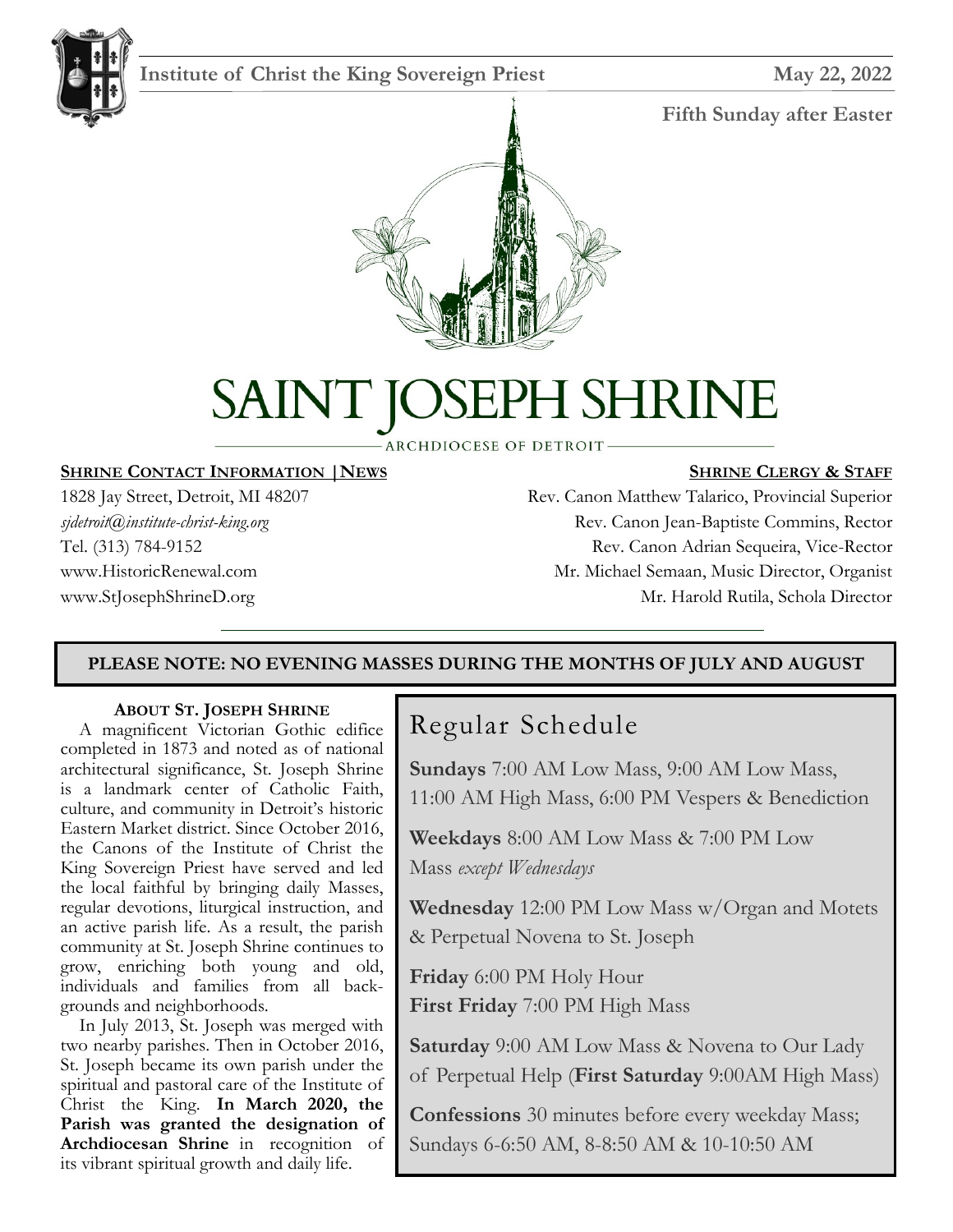# *Liturgical Calendar*

**Sunday, May 22, Fifth after Easter**

7AM Low Mass **DeSantis family**, *requested by Diane DeSantis* 9AM Low Mass w/organ **Special Intention,** *requested by Patrick Ohotnicky* 11AM High Mass **Pro Populo** 6PM Solemn Vespers & Benediction

**Monday, May 23, Feria,** *Mass of the Holy Trinity*

8AM Low Mass **Luvisminda Lim,** *requested by Florence Lim* 7PM Low Mass **Bruce Higgins & family,** *requested by Bernadette Kurkowski*

**Tuesday, May 24, Feria,** *Mass of the Holy Angels*

8AM Low Mass **Rev. Fr. Dustin Collins,** *requested by Jamie Schafer* 7PM Low Mass **Various Intentions,** *requested by Jerome King*

**Wednesday, May 25, Feria,** *Vigil of the Ascension* 12PM Low Mass & Novena Devotions **St. Joseph Confraternity**

**Thursday, May 26, Ascension of Our Lord** 8AM Low Mass **† Emilia Choma**, *requested by Alna Zielonka* 7PM High Mass **Pro Populo**

**Friday, May 27, Saint Bede the Venerable,** *Confessor & Doctor* 8AM Low Mass **Ban Francis**, *requested by Jesús Ridley* 7PM Low Mass **Samantha Ressler,** *requested by Deidre Collins*

**Saturday, May 28, Saint Augustine of Canterbury,** *Bishop & Confessor* 9AM Low Mass with Novena Devotions to Our Lady of Perpetual Help **Clifford & Judith Simmons,** *requested by Alvarez family*

#### **Sunday, May 29, Sunday after the Ascension**

7AM Low Mass **†† Robert Simmons, Mary Jantz**, *requested by Tim Simmons* 9AM Low Mass w/organ **Paulina Kray,** *requested by Maria Vitale* 11AM High Mass **Pro Populo**

6PM Solemn Vespers & Benediction

FROM OUR PASTOR, REV. CANON COMMINS My dear flock,

As we continue to prepare our Shrine Community for the Year of Celebration which will commemorate the 150th Anniversary of the Dedication of the Shrine in 1873, I would like to encourage you to sign up for your FREE photography session with *Universal Church Directory* for you and your loved one to be featured in our Parish Directory. Thank you for taking the time to consider participating in this great initiative. A lasting memory for generations to come!

I'd like to share with you that our team is currently working on a beautiful custom rosary featuring special items of the Shrine. *See on the right column a detail of the Rosary (one of the medallions featuring our very own statue of our Lady Queen of Heaven, left side altar)*

**<sup>S</sup> <sup>e</sup> rv er <sup>S</sup> <sup>c</sup> he du le Thursday, May 26, Ascension 8AM Low Mass -** *candidates* **7PM High Mass** MC: Gabriel Ang Thur: James Chisholm AC1: John Sadowski AC2: Andrew Ohotnicky Crucifer: Timothy Stasa

**Sunday, May 29, Sunday after the Ascension 7AM Low Mass -** *candidates* **9AM Low Mass w/organ** AC1: Thomas Skinner AC2: Maximillian Skinner **11AM High Mass** MC: Oliver Smith Thur: Thomas Ohotnicky AC1: Luke Chisholm AC2: Paul Bacon Crucifer: Christian Scott

#### **Usher Schedule**

**Thursday, May 26, Ascension 7PM High Mass** - Ismael Lebron - Don Sadowski

- Paul Ferrini
- Ed Laabs
- Anthony Russo



**Parish Directory June 13th to June 19th Photography Session** at the Shrine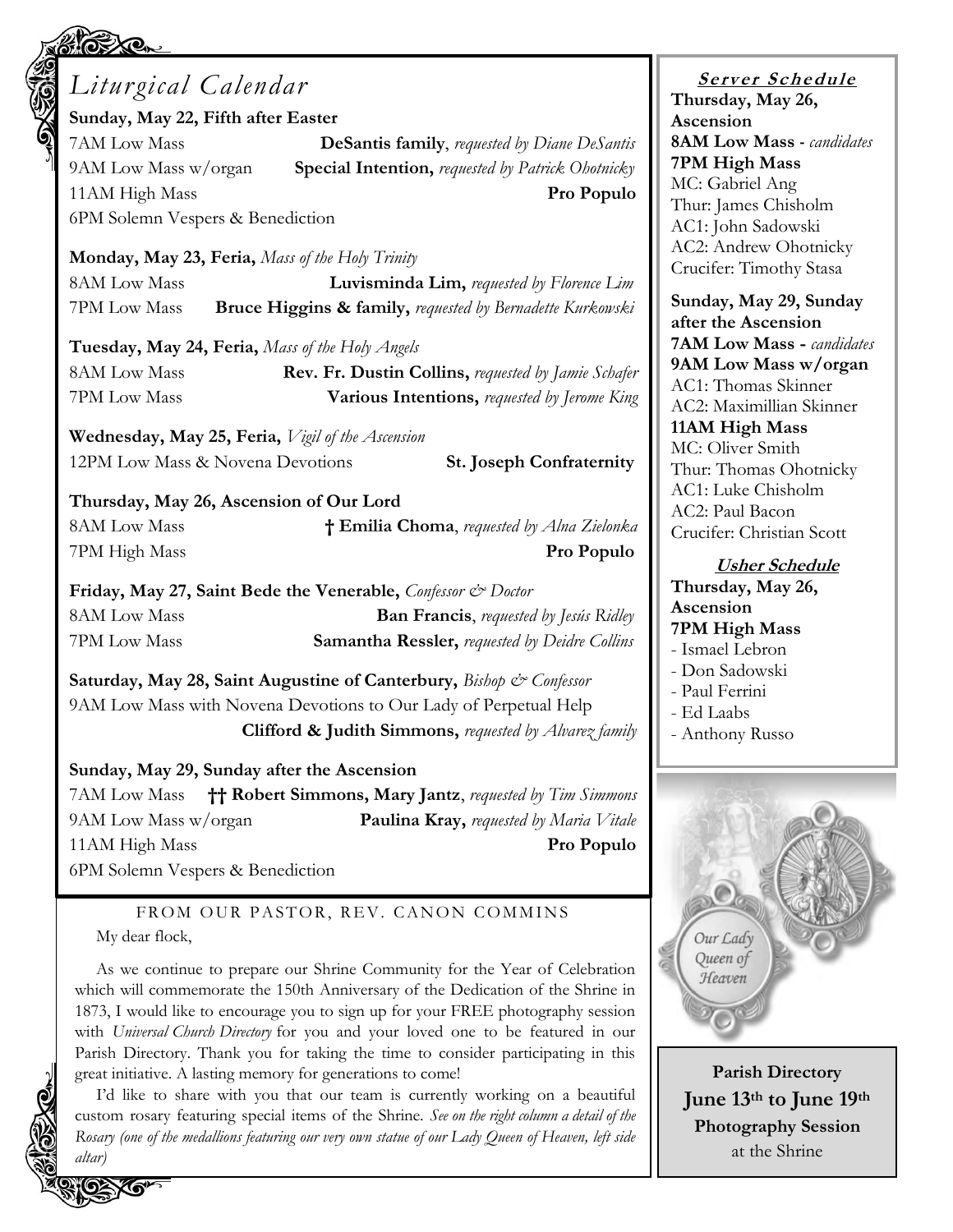

## **150TH ANNIVERSARY—PREPARATION 2022 PARISH PHOTO DIRECTORY**

Dear faithful and friends: As part of our preparation for the **150th Anniversary of the Dedication of the Church** on November 16, 1873 by Bishop Borgess, we would like to offer you the opportunity to be part of our Parish Photo Directory. This new directory will bring us together to develop new relationships, connect with our own families, with new families, and reconnect with those we haven't seen for a while.

Join us for this "Connections Event" and be part of what our Great Saint Joseph is doing right here at the Shrine!

> Schedule your **free professional photography session** with *Universal Church Directories*.

### **Booking your time slot is easy!**

1) Go to **www.ucdir.com** and click on Photography Appointment Scheduling log in.

2) Enter **MI1645** in the church code field. 3) Enter **'photos'** in the password field.

\*\*\* Photos will be taken at St Joseph Shrine and everyone who is photographed will receive a complimentary 8x10 portrait and a parish directory. \*\*\*

**Questions**? Call or email Cynthia Burley: joscynburley@gmail.com | 718-419-1166.

#### **St. Joseph Confraternity**

Enroll a loved one in a year's worth of Wednesday Novena Masses! *Forms in Vestibule*.

## **Calendar of Events**

**TODAY! May 22,** Lesson in Liturgy in Social Hall after 11AM Mass.

**Wednesday, May 25,** Children's Catechism Class in Social Hall at 7PM. Last class of the year!

**ALSO, Wednesday, May 25,** End of year party for Saint Philip Neri homeschool group after 12 Noon Mass.

**Thursday, May 26,** Feast of the Ascension of Our Lord. 8AM Low Mass, **Noon Mass exceptionally,** 7PM High Mass.

**Sunday, May 29,** Confirmation class in Rectory basement classroom after 11AM Mass.

**Monday, May 30,** Memorial Day Low Masses at 8AM and 7PM.

**Wednesday, June 1,** Erratum in Quarterly Schedule, please read: **NO end-of-year party for catechism classes that day**.

**Saturday, June 4,** Vigil of Pentecost, First Saturday Day of Recollection. 9AM High Mass, Catered Breakfast in Social Hall, Conference topic: **Saint Ephrem on Our Lady**, Rosary & Benediction in church.

**Sunday, June 5,** FEAST OF PENTECOST. Low Masses at 7AM and 9AM. High Mass at 11AM.

**Monday, June 6 - Friday June 10,** *Canons on Retreat*. **NO 8AM MASS**. Unfortunately, we are only able to cover the 12 Noon Mass on Wednesday, and the evening Masses at 7PM on the other weekdays.